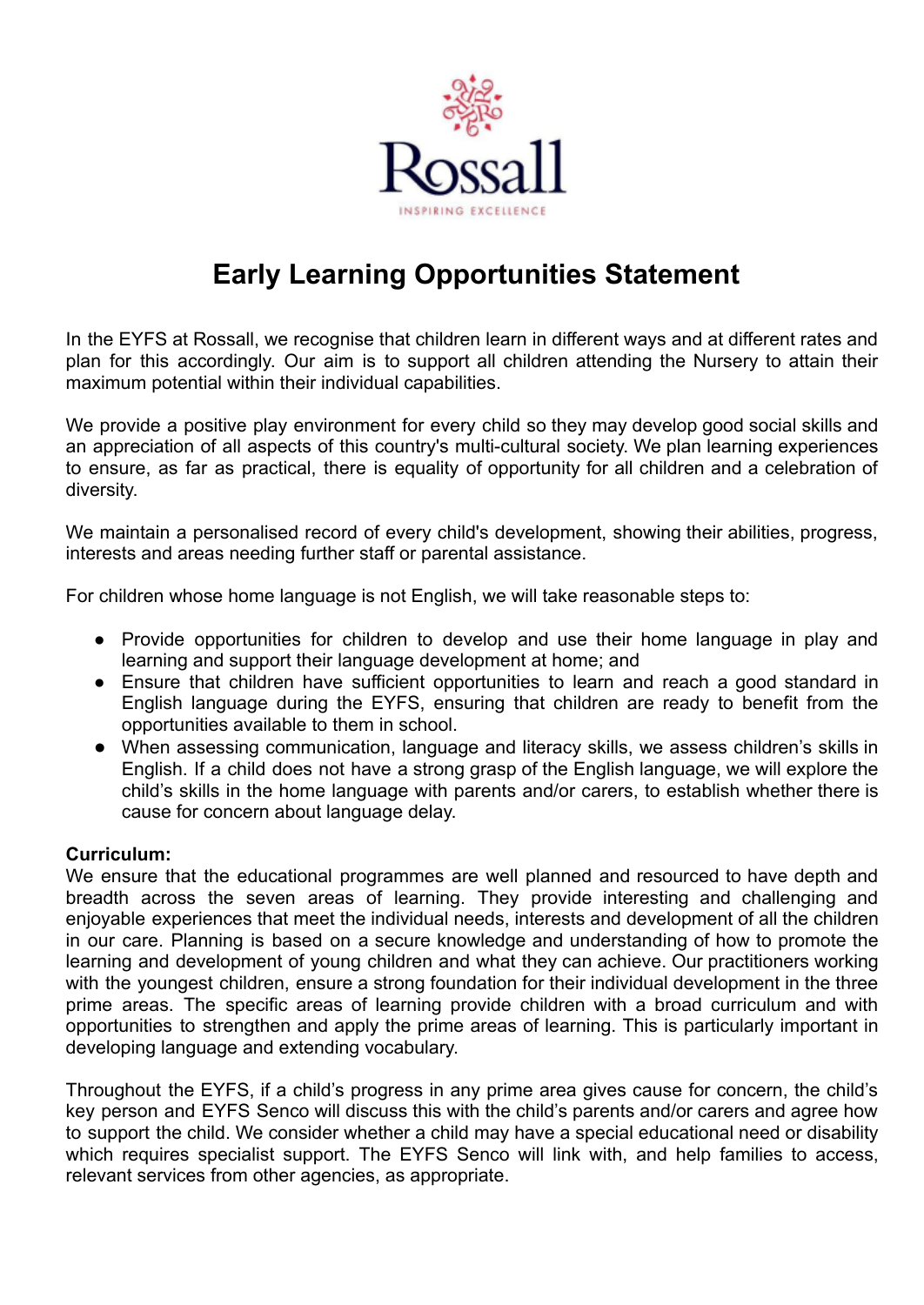We implement the Early Years Foundation Stage (EYFS) set by the Department for Education that sets standards to ensure all children learn and develop well. We support and enhance children's learning and development holistically through play-based activities. We plan activities that stimulate children's interests, responding to each child's emerging needs and guiding their development through warm, positive interactions coupled with secure routines for play and learning. As children grow older and move into the Reception year, there is a greater focus on teaching the essential skills and knowledge in the specific areas of learning. This will help children to prepare for Year 1. We review all aspects of learning and development and ensure a flexible approach is maintained, which responds quickly to children's learning and developmental needs. We develop tailor-made activities based on observations which inform future planning and draw on children's needs and interests. This is promoted through a balance of adult-led and child-initiated opportunities both indoors and outdoors.

### **Key person:**

Each child is assigned a key person. Our well qualified and skilled staff strongly increases our ability to deliver the best possible outcomes for children. We inform parents and/or carers of the name of the key person, and explain their role, when a child starts attending our Nursery. The key person will help ensure that every child's learning and care is tailored to meet their individual needs. The key person will seek to engage and support parents and/or carers in guiding their child's development at home. They will also help families engage with more specialist support, if appropriate.

## **Assessment:**

Assessment plays an important part in helping parents, carers and practitioners to recognise children's progress, understand their needs, and to plan activities and support. Direct day-to-day observation is supplemented by a range of other evidence to evaluate the impact that practitioners have on the progress children make in their learning including:

- evidence of assessment that includes the progress of different groups of children:
	- o assessment on entry (starting point), including parental contributions
	- o two-year-old progress checks (where applicable)
	- o ongoing (formative) assessments, including any parental contributions
	- o the Early Years Foundation Stage Profile (where applicable) and other summative assessment, such as PUMA and PIRA.

Regular assessment involves practitioners knowing children's level of achievement and interests, and then shaping teaching and learning experiences for each child reflecting that knowledge. In their interactions with children, practitioners respond to their own day-to-day observations about children's progress and observations that parents and carers share. When assessing whether an individual child is at the expected level of development, practitioners will draw on their knowledge of the child and their own expert professional judgement and will not be required to prove this through collection of physical evidence.

In the final term of the year in which the child reaches the age of five, and no later than 30th June in that term, the EYFS Profile must be completed for each child. The Profile reflects the Reception teacher's own knowledge and professional judgement of a child to inform discussions with parents and carers, and any other adults whom the teacher, parent or carer judges can offer a useful contribution. Each child's level of development is assessed against the early learning goals. Practitioners must indicate whether children are meeting expected levels of development, or if they are not yet reaching expected levels ('emerging').